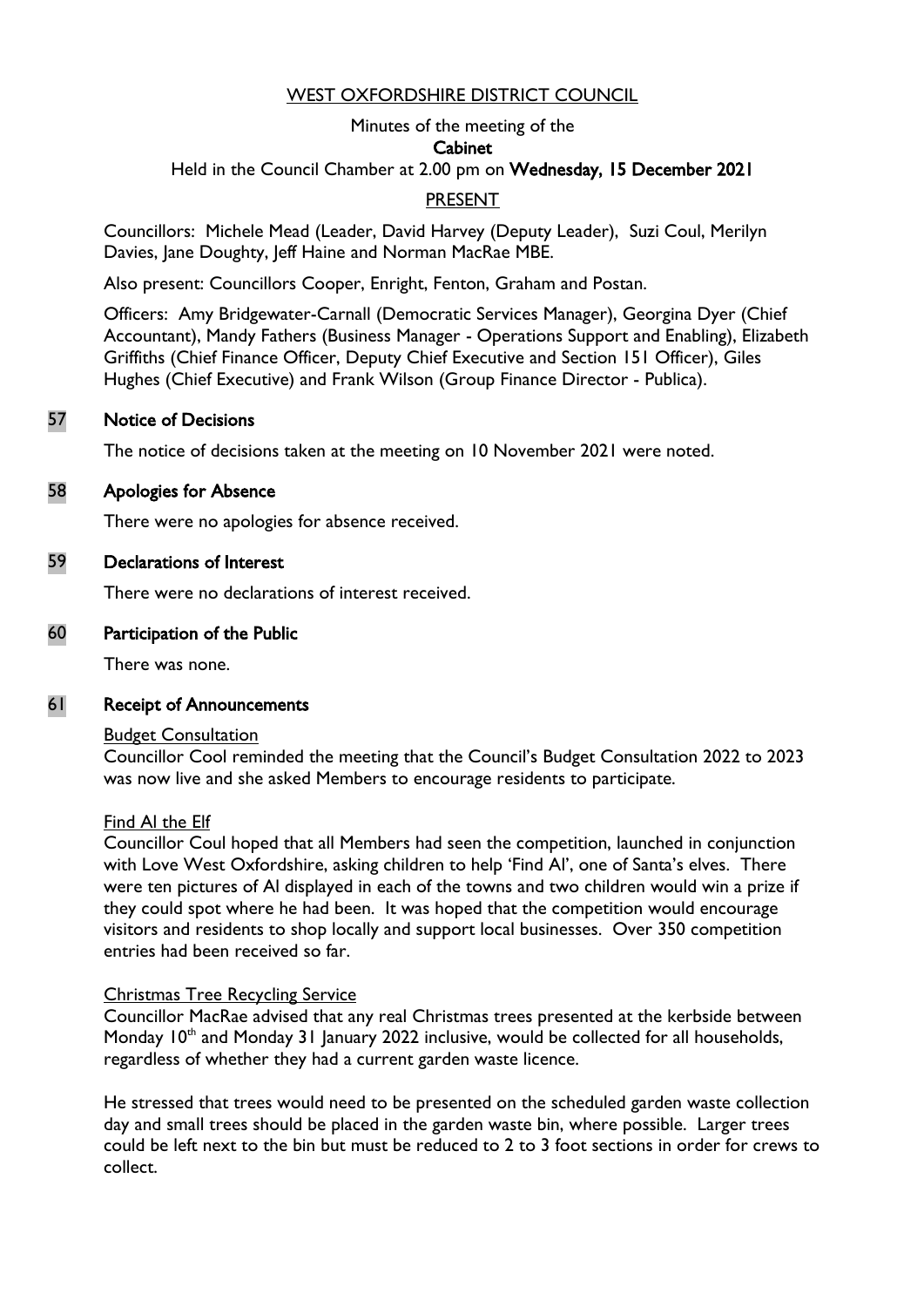15/December2021

## Covid-19 Update

The Leader thanked Members and officers for adhering to the policy of wearing masks whilst walking around the building and reiterated the importance of staying safe. She advised that discussion were ongoing with the Local Government Association about the reintroduction of on-line meetings moving into the New Year and assured Members she would keep them up to date. Councillor Mead also congratulated everyone involved in helping to run the pop up vaccination centre in Witney, which had delivered over four thousand injections. She also advised that the smaller venues were working well and there was a possibility of these returning in the District. Again, the Leader reiterated that she would update Members when she knew more.

Finally, Councillor Mead took the opportunity to wish that everyone had the best Christmas they could have and hoped that the New Year would bring better times.

# 62 Finance Performance Report 2021-22 Quarter Two

Members received a report from the Deputy Chief Executive and Section 151 Officer, which provided details of the Council's financial performance at the end of 2021-22 Quarter Two.

The report outlined significant variances in the finances and a full list of these, by cost centre, were included in Annex A. Those variances felt to be of note were explored in the report with further explanation and detail provided in paragraphs 1.6 to 1.12. It was noted that the results for quarter two were in line with those reported in quarter one, with no significant budget pressures reported.

In addition, Covid specific grants which had created surpluses in quarter one were being spent consistently and were on track to be exhausted by year end. The underspend in quarter two was a little less than twice the reported underspend in Q1 reinforcing the consistency between the two sets of results. One of the issues exacerbated by Covid was the Council's level of aged debt but the Council had successfully engaged a credit controller on a fixed term contract and this was being addressed. The report summarised that overall Q2 remained encouragingly on track.

There were no alternative options available because the report was for noting.

The Cabinet Member for Finance, Councillor Coul introduced the report and reiterated that the Council's finances were in an encouraging position. She proposed the report as written. This was seconded by Councillor Mead.

Councillor Graham raised a number of queries relating to the fall in revenue for car park enforcement on page 21 of the report. The Chief Finance Officer advised that this was due to a fall in the number of people using the car parks due to lockdown, which in turn, impacted on the level of enforcement measures being taken. Councillor Graham asked what the expected shortfall may be for the next quarter and was reminded that income from car parking penalty charge notices was not a revenue generating area of the budget. It was noted that the fall could also be due to car park users adhering to the conditions of parking.

Having considered the report, Cabinet

Resolved that the report is noted.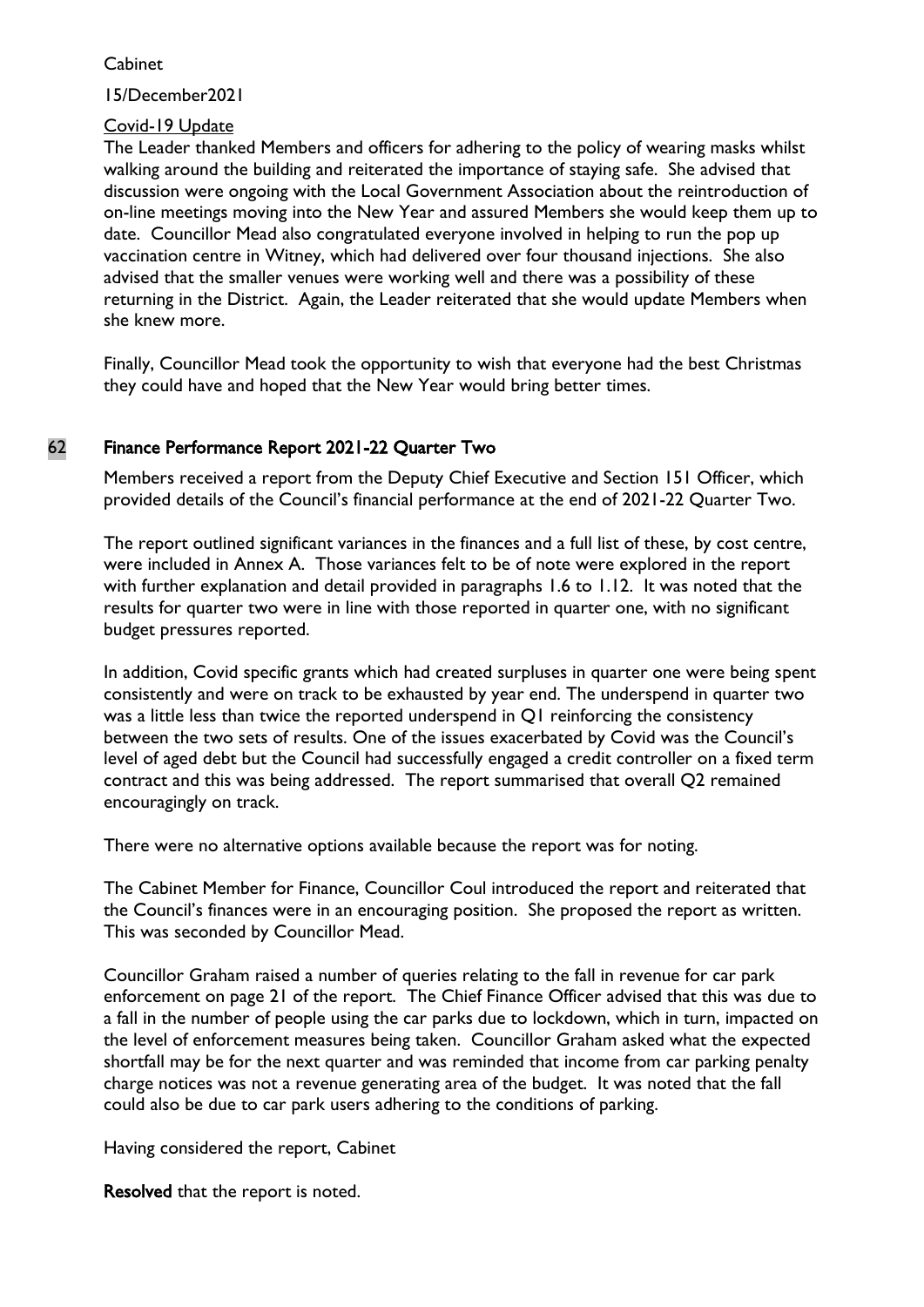15/December2021

# 63 Approval of Extension to Agreement for Support Services with Publica

Members received a report from the Chief Executive which asked them to consider an extension of the Publica service agreement for Support Services.

The Publica Support Service Agreement ("the Agreement") expires on 31<sup>st</sup> October 2022. Shareholder Councils are required to give 12 months' notice of their intention to grant an extension and consequently a decision is required now. Publica was set up in early 2017 and its contracts to supply services to the Councils commenced on 1<sup>st</sup> November 2017.

As part of the arrangements the Councils entered into agreements with Publica to deliver the joint services from Autumn 2017 and it was agreed by the Councils that the duration for the Support Service Provision would be five years, plus opportunity to extend for two further periods each of four years. This resulted in the next expiry being 31 October 2022.

There were a number of alternative options available to members detailed in full at section 8 of the report and these included not extending the agreement, outsourcing the service or bringing the service back in house.

This report was considered by the Council's Finance and Management Overview and Scrutiny Committee on the 1 December 2021. The Committee resolved to support the extension of the agreement for another four years, and commented that before the next renewal decision, a review of options should take place to inform that future decision.

The Leader introduced the report and reminded Members that this report had been discussed thoroughly at the Finance and Management Overview and Scrutiny Meeting and the Member briefing provided. Councillor Mead proposed that the report be approved as written and this was seconded by Councillor Coul.

Councillor Graham queried the length of the extension to 2026. The Chief Executive explained that the report was before Members now because the current agreement was due for renewal in October 2022. He advised that the timeframes had been agreed at the start of the contract and were felt to be reasonable to deliver long term continuity. In addition, they reflected the complexity of the areas covered and the amount of work required, should the Council decide to take a different approach to delivering these services.

In response to a further query from Councillor Graham, officers confirmed that the Flood consent and enforcement area of work related to the Council's Shared Principal Engineer, Laurence King's role.

Having considered the report and having heard from the officers present, Cabinet

Resolved that the Support Services Agreement with Publica Group (Support) Limited be extended for a further four year term until 31 October 2026.

# 64 Infrastructure Funding Statement

Members received a report from the Planning Policy Manager which asked them to consider and approve the West Oxfordshire Infrastructure Funding Statement (IFS) for 2020/21.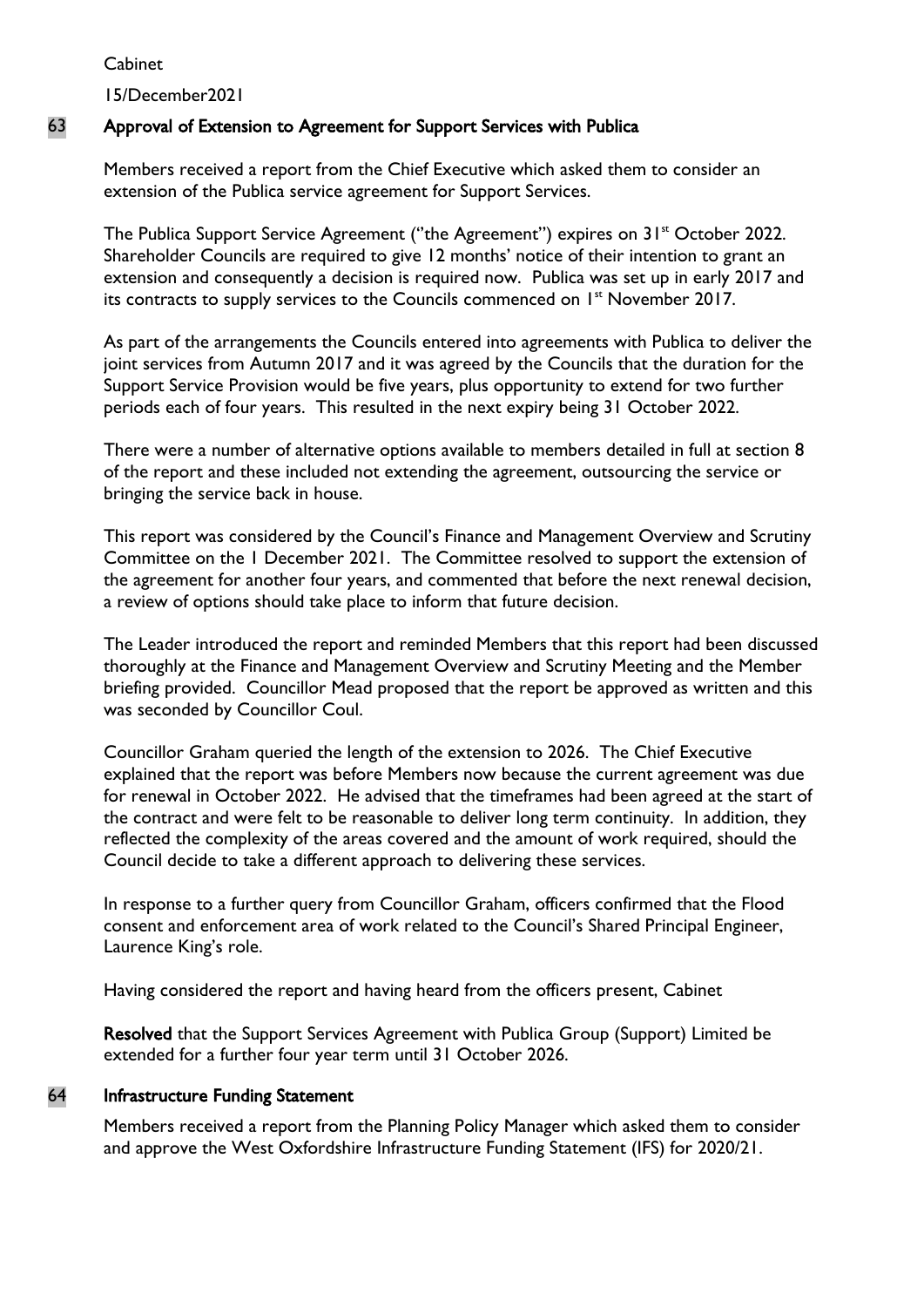# 15/December2021

Following changes to the Community Infrastructure Levy (CIL) Regulations in 2019, local authorities were required to report on the receipt and use of developer contributions through the publication of an annual Infrastructure Funding Statement (IFS). The IFS must be published by 31 December each year and cover the previous financial year (1 April - 31 March). Its main purpose was to set out future infrastructure requirements and expected costs, contributions received during the previous financial year, anticipated funding from developer contributions (e.g. Section 106 and CIL) and the Council's future spending priorities.

The IFS must be updated annually and was intended to feed back into Local Plan reviews and effectively replaced previous local authority CIL regulation 123 lists.

The report provided an overview of the different sections of the IFS along with the headline figures relating to S106 contributions, what they would be used for and those amounts to be transferred to Oxfordshire County Council and Parish and Town Councils.

There was no alternative option listed because the publication of the IFS was a legislative requirement and its content was dictated by the Community Infrastructure Levy (Amendment) (England) (No. 2) Regulations 2019.

The Cabinet member for Strategic Planning, Councillor Haine introduced the report and explained the reasons for reporting due to changes in regulations. He congratulated the officers for a very thorough and well written report, which reflected exactly what Members had asked for. Councillor Haine proposed the recommendation as laid out.

This was seconded by Councillor Davies who echoed the comments made and passed her compliments to the officers involved.

In response to a query raised by Councillor Fenton, it was confirmed that the report related to S106 contributions that had been spent by the District Council.

Councillor Cooper addressed the meeting and highlighted the key local priority relating to Marlborough School, detailed on page 55 of the document pack. He suggested that officers may wish to check this priority as historically the church had blocked improvements to the school. It was felt this was because they were one of the few Church of England schools in the area and they did not want their facilities to be used on a Sunday.

Councillor Haine noted the comment and advised that the priority had been created following information received through the consultation process. He agreed to look into the matter and respond to Councillor Cooper.

Councillor Graham raised a number of issues relating to Section 106 funds secured at The Driving Centre, Enstone Airfield, the reference to 'Education – Primary' on page 59, and asked for an update on how officers were planning to proceed with the CIL Charging Schedule.

The Chief Finance Officer advised that the extensive Section 106 database would be able to confirm if the funds relating to Enstone Airfield had been secured and collected. She agreed to check and respond to Councillor Graham.

Councillor Haine agreed to find out about the 'Education – Primary' reference and respond in due course. With regard to the update on the CIL Charging Schedule, Councillor Haine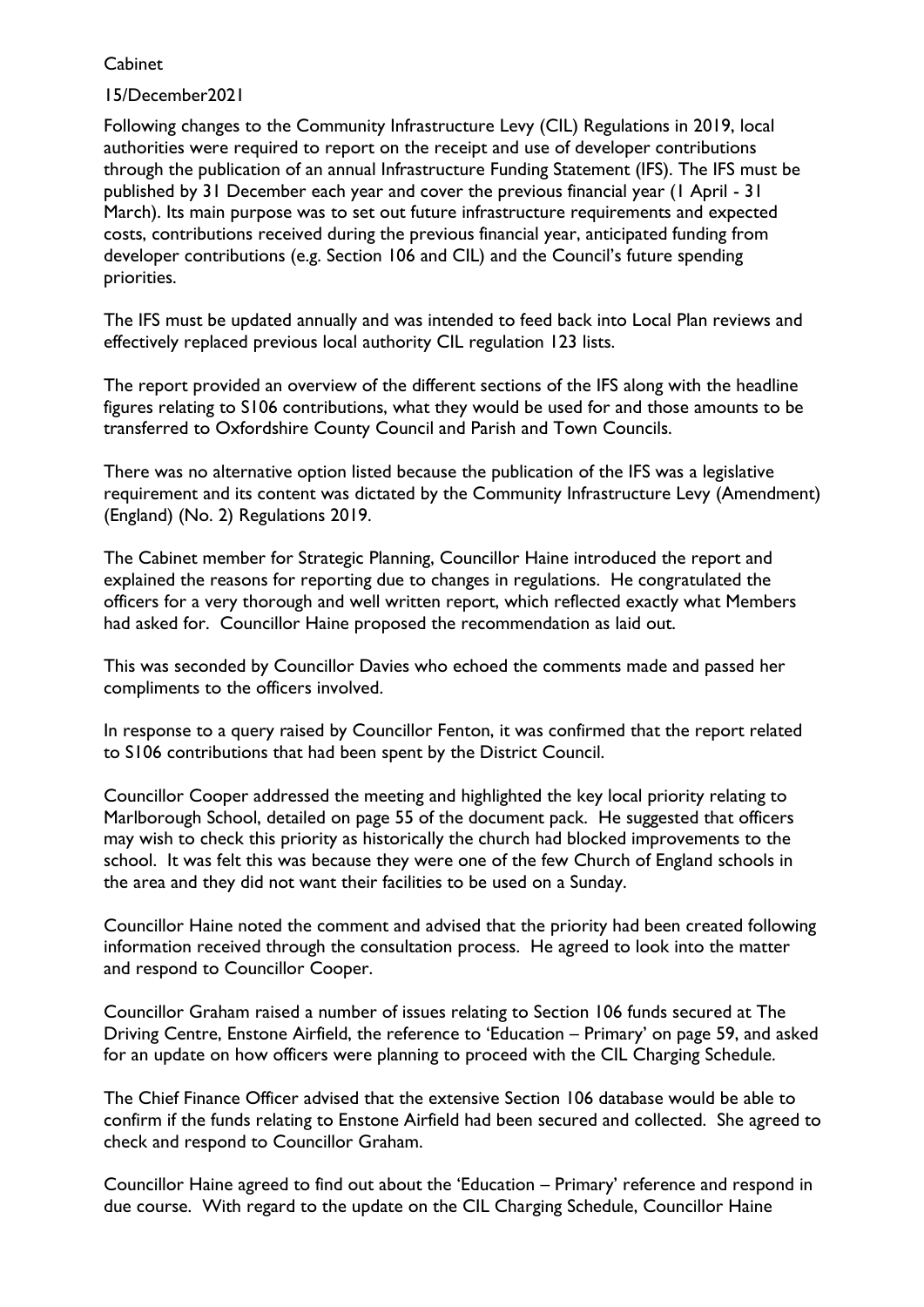# 15/December2021

advised that there had been several major projects being dealt with by the Planning team which had taken time. However, he had requested that officers focus on CIL, whilst awaiting further information from the Government. He estimated that this work could take in the region of six months and Members would be updated as and when there was more to report.

Councillor Fenton advised that having looked up the planning reference next to 'Education – Primary', this related to the Batt School in Witney.

Having been proposed and duly seconded, the Cabinet

Resolved that the Infrastructure Funding Statement (IFS), attached at Annex A to the report, be approved and published on the Council's website by 31 December 2021 in accordance with legislative requirements.

# 65 Annual Monitoring Report

Members received a report from the Planning Policy Manager which asked them to consider the Council's Local Plan Annual Monitoring Report for 2020-2021, attached at Annex A to the report.

Publication of a Local Plan Annual Monitoring Report was a requirement under current legislation and provided an update on the progress of the local plan and any other related documents against agreed timetables; implementation of Local Plan policies; Neighbourhood Planning; Community Infrastructure Levy (CIL) where this had been introduced; and how the Council had fulfilled its obligations under the Duty to Co-Operate.

The report explained that the AMR was structured in line with the six main themes of the West Oxfordshire Council Plan (2020 – 2024) and provided a brief overview for each theme. The themes included Climate Action, Healthy Town and Villages, a Vibrant District Economy, Strong Local Communities, Meet the Housing Needs of our Changing Population and Modern Council Services and Sustainable Finance.

There were no alternative options listed because preparation of an Annual Monitoring Report was a legal requirement under the Town and Country Planning (Local Planning) (England) Regulations 2012.

The Cabinet Member for Strategic Planning, Councillor Haine introduced the report and highlighted the legislative requirements for producing the document. He proposed the recommendations as laid out and this was seconded by Councillor Harvey. In seconding, Councillor Harvey thanked the officers for a lucid and well written report.

Councillor Enright addressed the meeting and highlighted the reference to air quality under the Climate Action theme. Whilst he noted that the report referred to a decrease in carbon emissions he felt that this was mainly due to the impact of Covid-19 and the subsequent lockdowns. Councillor Enright also drew Members attention to the ongoing work with the County Council to establish a new website addressing this important issue.

Councillor Graham raised a concern about the discrepancy in information relating to 'Meeting the Housing Needs of our Changing Population'. He felt that the number and type of properties being delivered was disproportionate to the need of residents. Councillor Haine noted his concerns and agreed to look into the issue.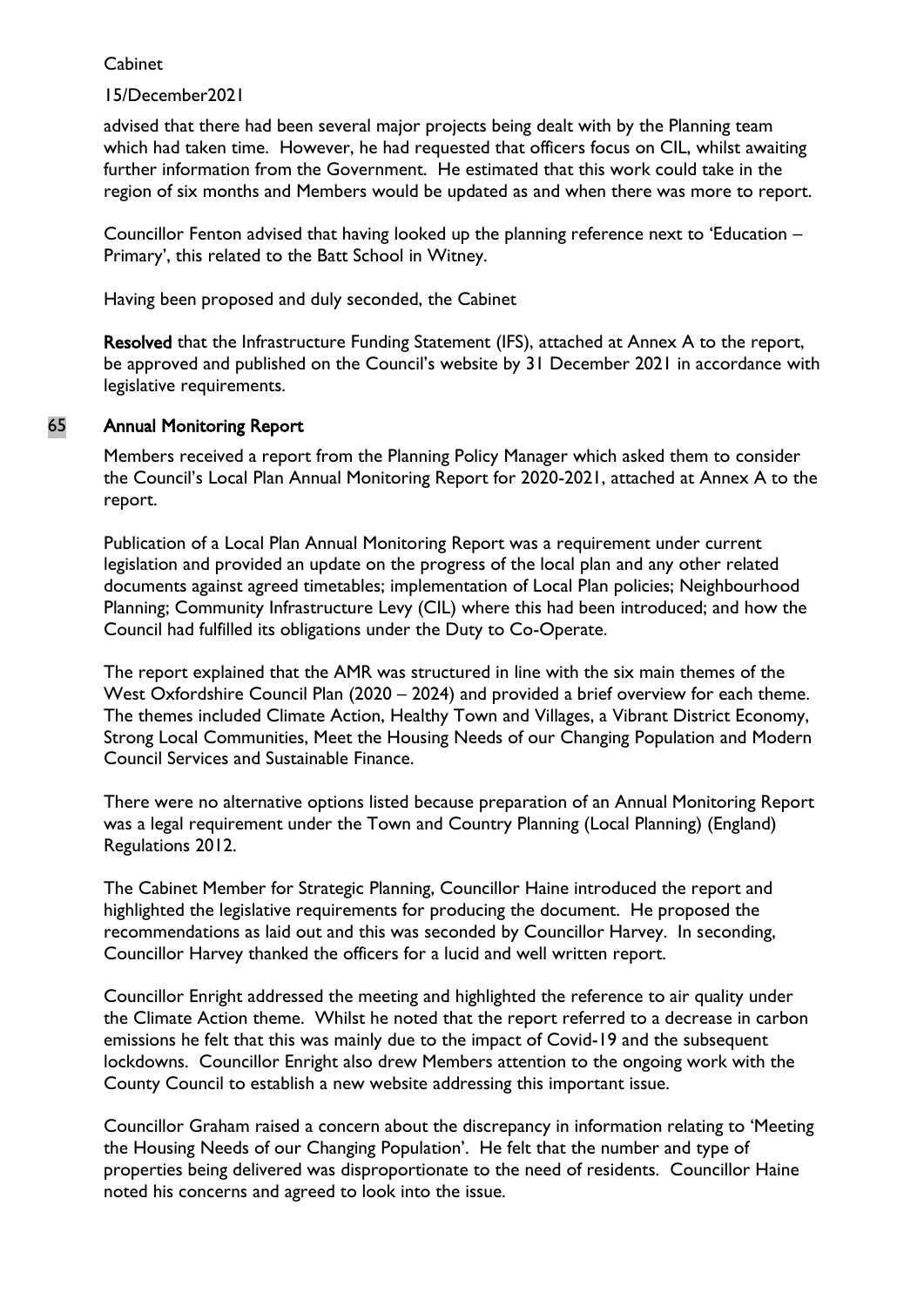Cabinet 15/December2021

Councillor Davies reminded Members that developers did not always want to build one or two bedroom properties and a balance needed to be met. However, this issue was continually being addressed, as evidenced by her recent meeting that week with developers. She assured Councillor Graham that she was using her position as Cabinet Member for Communities and Housing to address these issues.

Councillor Postan suggested that a central list or forum could be established to identify the changes required to the Local Plan. In response, the Leader explained that this work was already underway with a variety of bodies looking at this as part of the imminent review.

Having considered the report and having heard from the Members present, Cabinet

Resolved that the content of the Local Plan Annual Monitoring Report be noted.

# 66 Performance Monitoring Report Q2 - 2021/22

Members received a report from the Chief Executive which provided details of the Council's operational performance at the end of 2021-22 Quarter Two (Q2).

The Council monitored service performance each quarter and a report on progress towards achieving the aim and priorities set out in the Corporate Plan was produced at the end of Q2 and Q4. A review of performance indicators was underway, and Portfolio Holders were having discussions with relevant managers about priority areas and finding metrics that would be most representative and provide assurance as to how the Council is performing.

The report drew attention to a number of issues that had contributed to a reduced level of operational service in some areas and the actions being taken to improve performance.

There were no alternative options because the report was for noting.

The Cabinet Member for Finance, Councillor Coul introduced the report and reminded Members that work was ongoing to formulate a new reporting process and it was hoped that the next quarter's report would reflect this. Councillor Coul highlighted some of the key indicators that had come out of this report including abandoned phone call rates, the Council Tax support system and issues relating to planning applications and resourcing.

She advised that investigations were underway to understand when individuals were abandoning calls to the Councils as it was thought this could coincide with the automated message advising people to access the website. It was acknowledged that the introduction of the new Council Tax support IT system had caused problems and delays but these had been addressed. With regard to the difficulties being experienced in the Planning department, an improvement plan was now in place but it was noted that this would take time.

Councillor Coul then took the opportunity to highlight the challenges that the Council's staff and Members had experienced over the past two years. She praised the work and dedication of officers and acknowledged the huge support of Members during this time. Councillor Coul concluded by noting that whilst the report may appear quite 'black and white' it did not reflect the huge amount of work undertaken by officers to continue to deliver services, for which she thanked them. She therefore, proposed that the report be noted.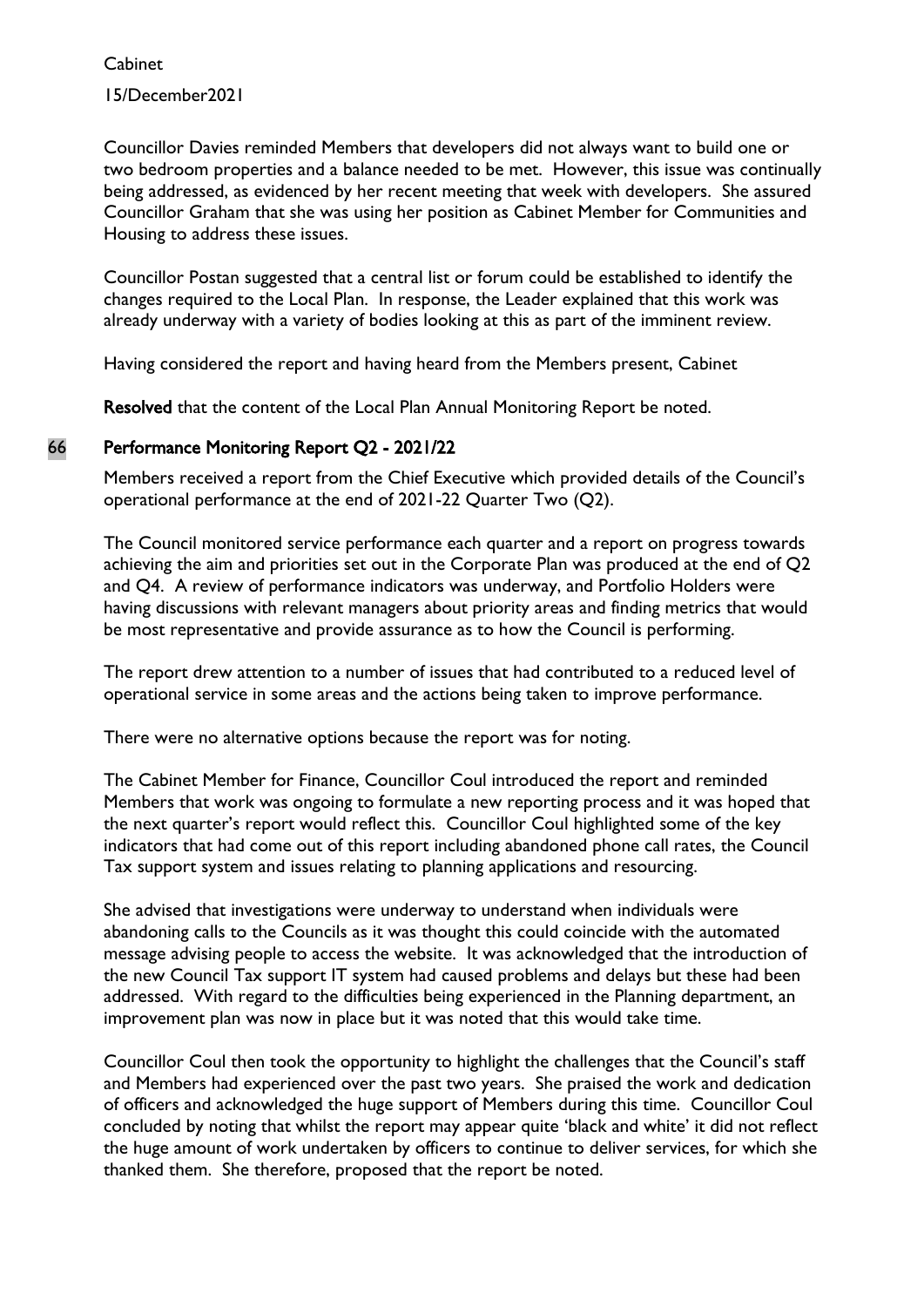# 15/December2021

This was seconded by Councillor MacRae who echoed Councillor Coul's gratitude to officers. He requested that the staff at Ubico also be included in this as they should be recognised for their continued work and support.

Councillor Graham agreed with the comments and added his whole hearted support to officers for their continued dedication.

Having considered the report, Cabinet

Resolved that the 2021/22 Q2 service performance be noted.

# 67 Exclusion of Public and Press

Resolved that, in view of the likely disclosure of exempt information, as defined in paragraphs 1 and 2 of Part 1 of Schedule 12A to the Local Government Act 1972, the public were excluded from the meeting for the remaining item of business.

# 68 Consideration to write off debt

Members received a confidential report from the Group Manager for Resident Services which sought approval for the writing off of Council Tax debts in excess of £5,000.

The report provided details about the individual circumstances of the resident, along with the background and support that had been provided over a number of years. The report explained that at present the Council's Financial Rules state that any amounts in excess of £5,000 requested for write off must be approved by Cabinet.

Following discussions with Cabinet Members and officers it was felt that the threshold for approving write offs was low and due to the sensitive nature of these issues, it would be more appropriate for the Section 151 Officer to have delegated authority, in consultation with the Cabinet Member for Finance. Therefore, recommendation b) proposed that the Financial Rules and the Constitution be updated to reflect this.

Alternative options were that the Cabinet could choose to write off a proportion or none of the debt.

The Cabinet Member for Finance, Councillor Coul introduced the report and proposed the recommendations as laid out. This was seconded by Councillor Mead.

In response to a query from Councillor Cooper relating to Parish Precepts, the Council's Chief Accountant outlined the processes involved in dealing with 'bad debt' and the implications on the District and Parish Councils.

Councillor Graham queried the rationale for amending the figure in the Scheme of Delegation and officers confirmed that this was a legacy amount, brought in a number of years ago. Cabinet members had also been keen to respect the dignity of any person facing such financial difficulty and reiterated the support and advice that was provided by officers.

Having considered the report, Cabinet

#### Resolved that